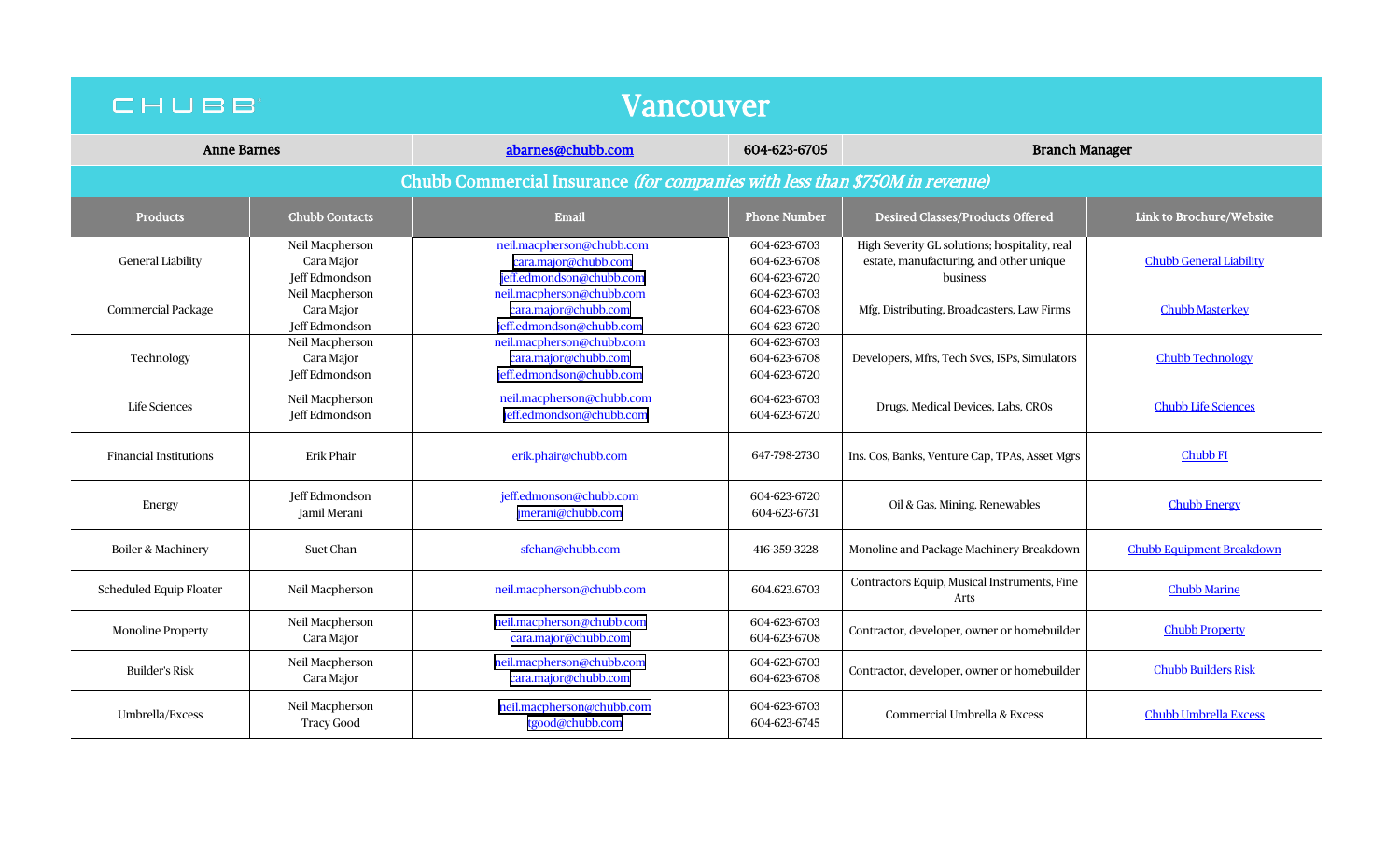| <b>Chubb Financial Lines</b>                                                 |                                   |                                                |                              |                                                                                                                            |                                                                          |  |  |
|------------------------------------------------------------------------------|-----------------------------------|------------------------------------------------|------------------------------|----------------------------------------------------------------------------------------------------------------------------|--------------------------------------------------------------------------|--|--|
| Forefront Management Liab<br>Private, Healthcare, and<br>Not-for-Profit Cos. | Christina George                  | christinageorge@chubb.com                      | 604-623-6739                 | D&O, EPL, Crime, Social Engineering,<br>Cyber, Fiduciary, Misc. E&O, Workplace<br>Violence,<br>K&R, Employed Lawyers Prof. | <b>Chubb Private Companies</b>                                           |  |  |
| Management Liab - Public<br>Companies                                        | Mike Knox                         | mknox@chubb.com                                | 604-623-6722                 | D&O, EPL, Crime, Social Engineering,<br>Cyber, Fiduciary, Misc. E&O, Workplace<br>Violence.<br>K&R, Employed Lawyers Prof. | <b>Chubb Public Companies</b>                                            |  |  |
| Professional Liability                                                       | Christina George                  | christinageorge@chubb.com                      | 604-623-6739                 | Cyber, Misc., Lawyers, A&E, Tech, Contractors,<br>Media. Primary and Excess                                                | Chubb<br><b>Chubb Cyber</b><br>Professional<br>Liability                 |  |  |
| <b>Financial Institutions Management</b><br>Liability                        | <b>Scott Taylor</b><br>Erik Phair | scotttaylor@chubb.com<br>erik.phair@chubb.com  | 647-798-2781<br>647-798-2730 | Bank, Community Bank, Asset Mgmt, Security<br>Broker, VC protection                                                        | <b>Chubb FI</b>                                                          |  |  |
| Chubb Major Accounts (for companies with more than \$750M in revenue)        |                                   |                                                |                              |                                                                                                                            |                                                                          |  |  |
| <b>Global Casualty</b>                                                       | <b>Andrew Lawrence</b>            | andrew.r.lawrence@chubb.com                    | 416-216-2853                 |                                                                                                                            | <b>Chubb Global Casualty</b>                                             |  |  |
| <b>Excess Specialty</b>                                                      | <b>Chris Robertson</b>            | Christopher.Robertson@Chubb.com                | 416-594-2829                 | <b>Excess Casualty National Accounts</b>                                                                                   | <b>Chubb Excess Specialty</b>                                            |  |  |
| <b>Risk Management Services</b>                                              | May Ng                            | may.ng@esis.com                                | 647-798-6147                 | TPA Claim Management Services                                                                                              | <b>Chubb ESIS</b>                                                        |  |  |
| "All Risk" Property                                                          | <b>Holly Moore</b>                | hmoore@chubb.com                               | 416-359-3241                 | Primary, quota share, and excess all-risk<br>property                                                                      | <b>Chubb Property</b>                                                    |  |  |
| <b>Chubb Specialty Areas (Commercial &amp; Major Accounts)</b>               |                                   |                                                |                              |                                                                                                                            |                                                                          |  |  |
| Surety                                                                       | <b>Christopher Fiore</b>          | cfiore@chubb.com                               | 416-359-3206                 | Commercial, Contract & International Surety                                                                                | <b>Chubb Surety</b>                                                      |  |  |
| Surety                                                                       | <b>Christopher Fiore</b>          | cfiore@chubb.com                               | 416-359-3206                 | Contractor & International Surety                                                                                          | <b>Chubb Surety</b>                                                      |  |  |
| Environmental, Blended<br>GL/Pollution                                       | <b>Jeff Rhee</b>                  | jeff.rhee@chubb.com                            | 604-623-6721                 | Pollution for Premises, Contractors,<br>Contractors w/E&O, & Tanks                                                         | <b>Chubb Environmental</b>                                               |  |  |
| International                                                                | Neil Macpherson<br>Jamil Merani   | neil.macpherson@chubb.com<br>jmerani@chubb.com | 604-623-6703<br>604-623-6731 | <b>Including Controlled Master Program</b>                                                                                 | Chubb<br>Chubb Multinational<br><b>International</b><br><b>Advantage</b> |  |  |
| <b>Product Recall</b>                                                        | Evan Polluck                      | epolluck@chubb.com                             | 647-798-2760                 | Product Recall for consumable goods,<br>component parts and consumer goods                                                 | <b>Chubb Product Recall</b>                                              |  |  |
| Healthcare                                                                   | Kelly Appleyard                   | kappleyard@chubb.com                           | 416-359-3172                 | Professional and GL for Medical Facilities                                                                                 | <b>Chubb Healthcare</b>                                                  |  |  |
| Construction                                                                 | Pradeep Girdhar                   | pradeep.girdhar@chubb.com                      | 416-216-2874                 | Contractors OCIP, CCIP, wraps and supported<br>excess                                                                      | <b>Chubb Construction</b>                                                |  |  |